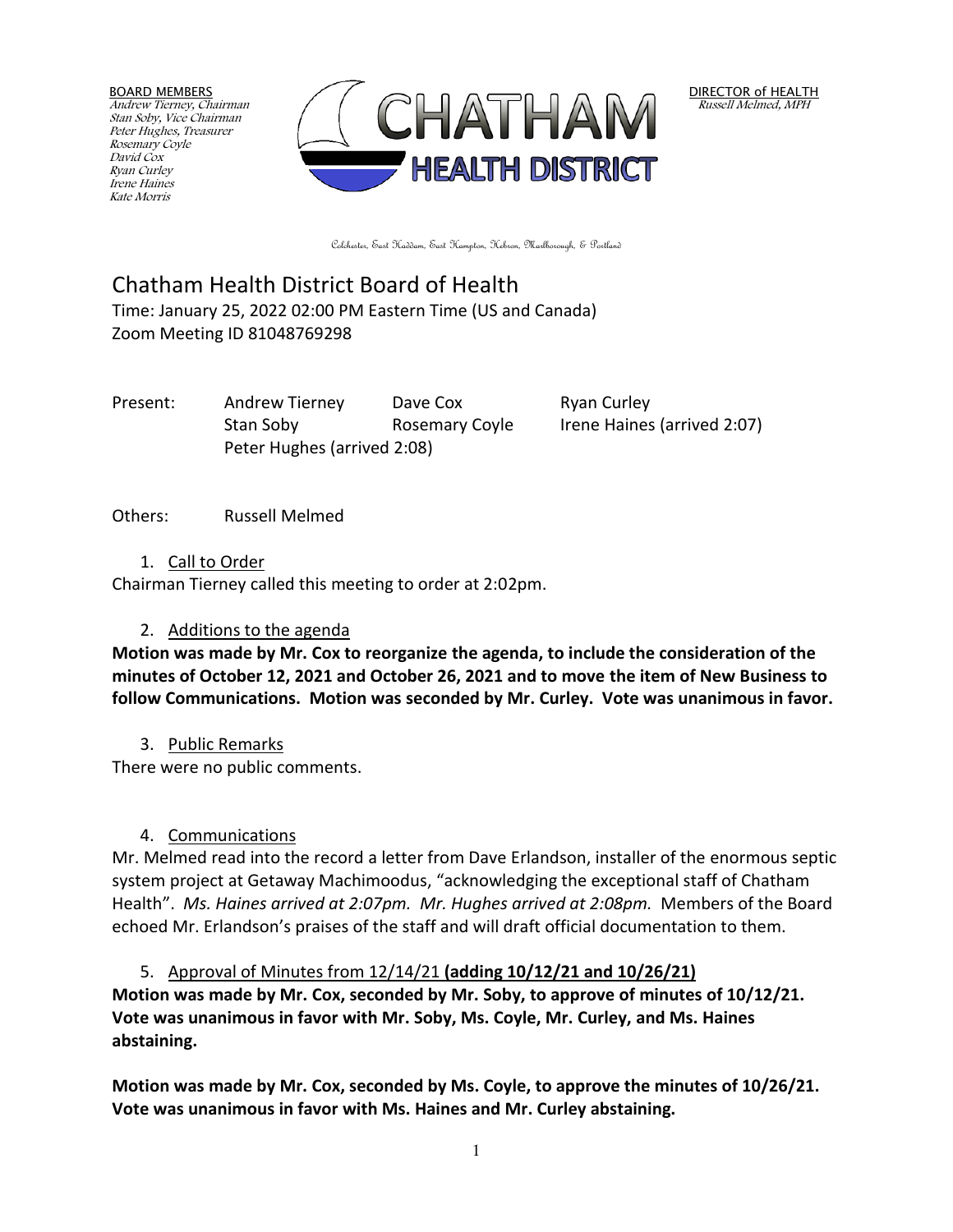#### **Motion was made by Mr. Cox, seconded by Ms. Haines, to approve the minutes of 12/4/21. Vote was unanimous in favor, with Ms. Coyle abstaining.**

# 6. New Business-Establishment of Juneteenth as an official holiday

Mr. Melmed recommended establishing Juneteenth as an official Chatham Health holiday. Following discussion and clarification that the State of Connecticut has not yet officially designated this holiday, this item will be reconsidered at a later time.

# 7. Director's Report and discussion

# a. COVID-19 Situational Awareness Update

Mr. Melmed stated that staff continues to spends a lot of time providing COVID guidance to businesses, residents, municipal departments, etc. Mr. Melmed stated that since the last Board meeting we went through with worst time in terms of reported case numbers. For every reported case of COVID-19, there are most like three unreported cases. At-home kits have become more accessible.

b. Environmental Health Discussed later.

c. Community Health Not discussed.

# d. Staffing

Mr. Melmed stated that we were going to hire two new staff to help with contact tracing under the ELC 2 grant. However, we are shifting our two staff we had with VEPF funding into these positions.

# e. Budget and Grants

Mr. Melmed stated that we are in the process of writing a grant and are waiting to hear on two others. These funds would be for COVID-19 response and food protection program.

Mr. Melmed stated that environmental health has slowed on the land use side; sanitarians are catching up on permits to discharge, salon inspections, and food service.

Mr. Melmed stated that community health is scheduling and conducting chronic disease management programs under the Block Grant. These programs are currently run virtually due to COVID-19. Vaccination clinics are still be conducted throughout the District, one to two per week.

Mr. Melmed stated that the Budget Committee will be meeting after this meeting to discuss the draft 2023 budget. Should the Budget Committee decide to send the draft budget to the full Board, Mr. Melmed anticipates scheduling a special meeting accept the budget and schedule a public hearing. Mr. Melmed noted that the District needs to provide member towns a per capita rate by March  $1^\text{st}$ .